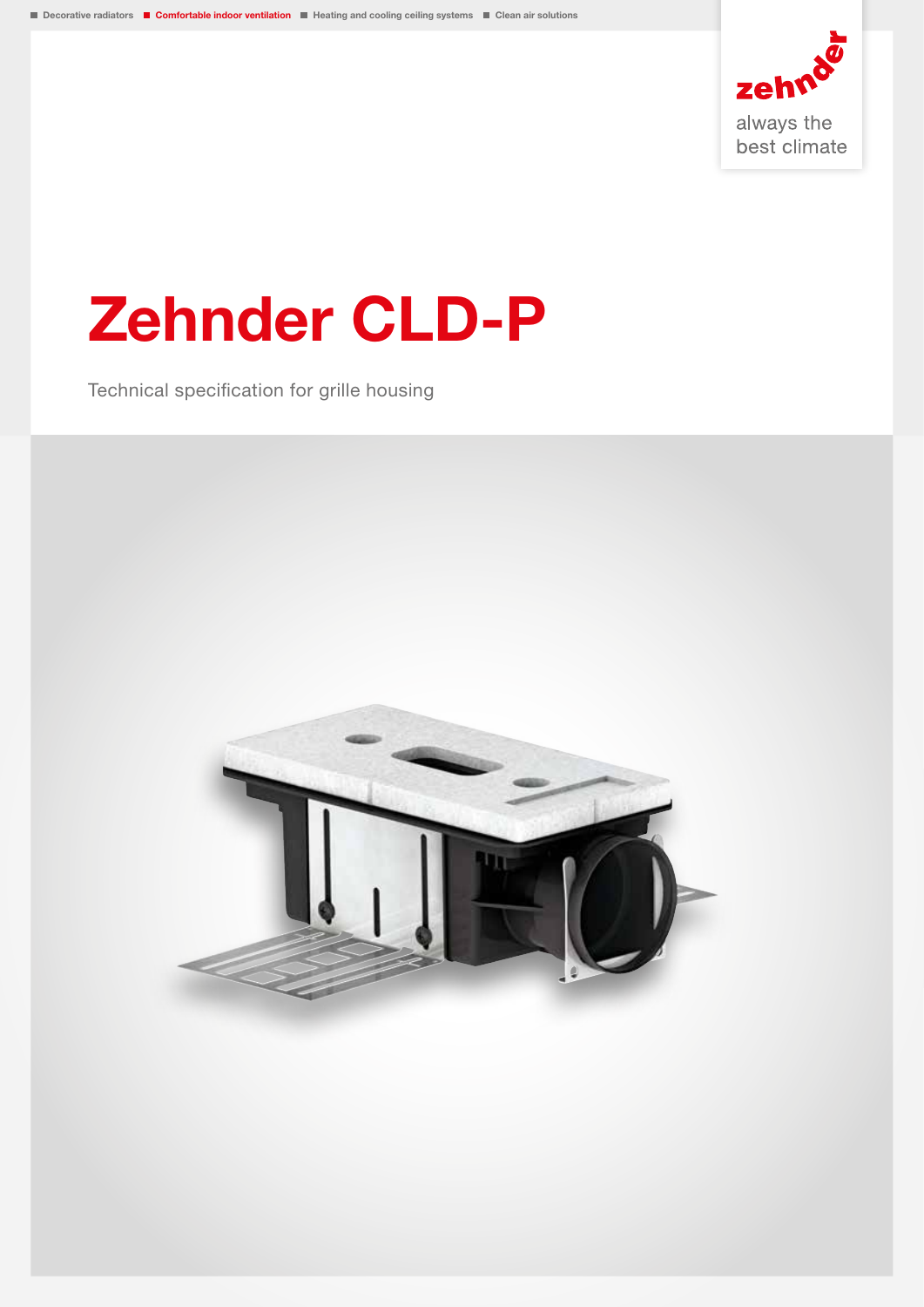# **General**

All types for Zehnder TVA-P are available in white (RAL 9016) or in stainless steel as standard. White version is not suitable for use with floor mounting.

The following versions are not suitable for floor mounting due to their static properties: Verona, Roma, Pisa, Torino, Venezia, Genua in white, for Genua and Verona also in stainless steel.





ComfoSet Replacement filter for CLD



Telescopic frame



Zehnder Venezia



Zehnder Roma



Zehnder Verona



Zehnder Pisa



Zehnder Torino



Zehnder Genua

# **Specifications**

| Data                | <b>Description</b>            |
|---------------------|-------------------------------|
| Housing material    | Plastic (ABS, black RAL 9005) |
| Length              | 240 mm / 250 mm               |
| Width               | 134 mm / 144 mm               |
| Depth               | 85 / 115 / 140 mm             |
| Air tightness class | D                             |

## **Benefits**

- Suitable for wall, floor or ceiling installation
- Air volumes up to a maximum of 30  $m^3/h$  (ComfoTube 75) and  $45 \text{ m}^3/h$  (ComfoTube 90)
- Can be installed in timber or solid constructions
- Extract air filter optional
- Air volume control with optional ComfoSet
- Easy to clean
- Same housing for supply and extract air
- Mounting bracket attached to housing
- Protective cover for unfinished structures with telescopic frame for use as floor outlet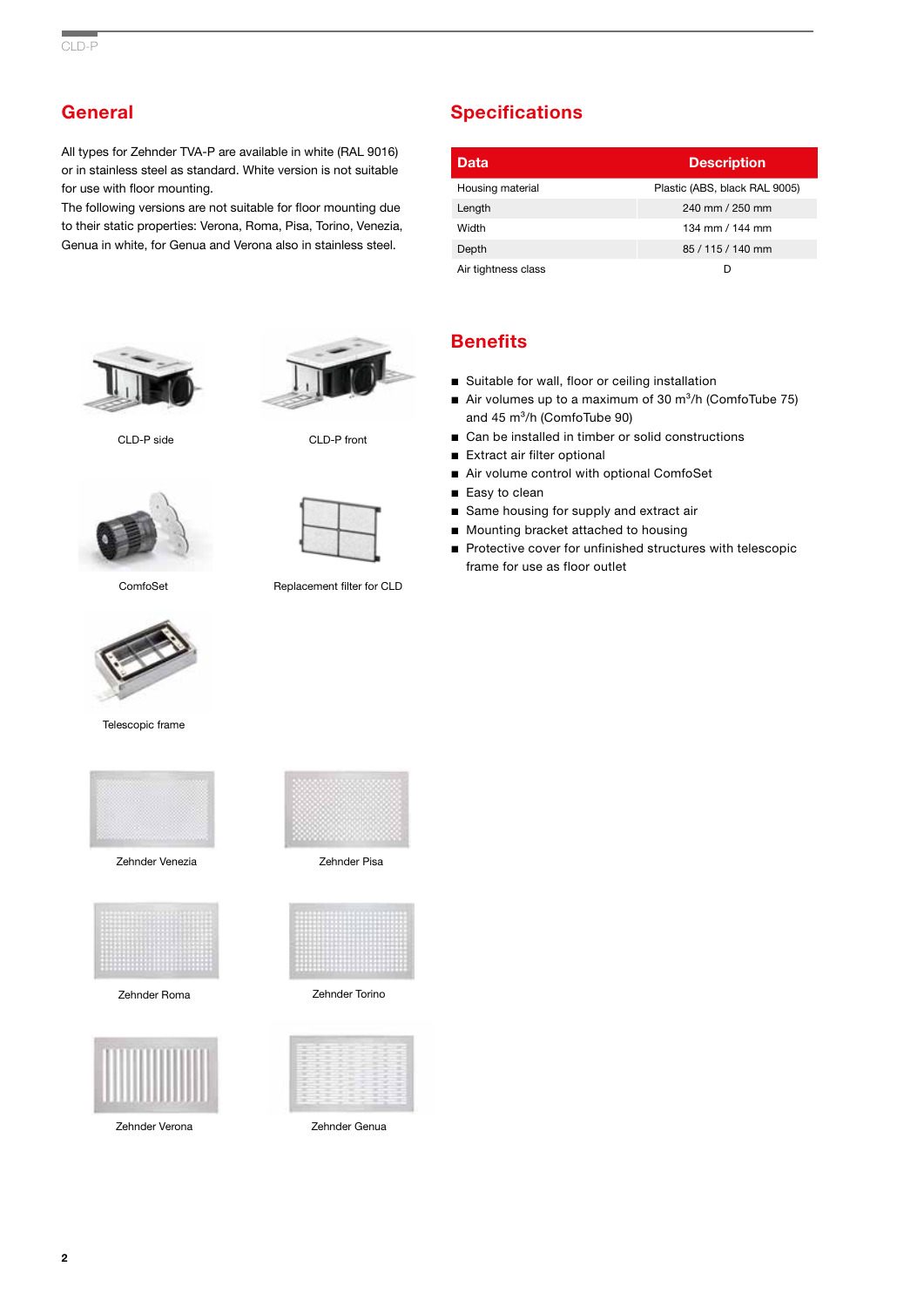# Article numbers

| <b>Description</b>                                                                  | <b>Article number</b> |
|-------------------------------------------------------------------------------------|-----------------------|
| ComfoTube 75, 85 mm, front                                                          | 990 320 810           |
| ComfoTube 75, 85 mm, side                                                           | 990 320 811           |
| ComfoTube 75, 115 mm, front                                                         | 990 320 812           |
| ComfoTube 75, 115 mm, side                                                          | 990 320 813           |
| ComfoTube 75, 140 mm, front                                                         | 990 320 849           |
| ComfoTube 75, 140 mm, side                                                          | 990 320 850           |
| ComfoTube 90, 115 mm, front                                                         | 990 320 845           |
| ComfoTube 90, 115 mm, side                                                          | 990 320 846           |
| ComfoTube 90, 140 mm, front                                                         | 990 320 851           |
| ComfoTube 90, 140 mm, side                                                          | 990 320 852           |
| ComfoSet 75<br>Airflow regulator for ComfoTube 75                                   | 990 320 026           |
| ComfoSet 90<br>Airflow regulator for ComfoTube 90                                   | 990 320 027           |
| Replacement filter for extract air housing,<br>ISO Coarse > 45%, contents 10 pieces | 990 320 575           |
| Zehnder Roma, white                                                                 | 990 320 611           |
| Zehnder Roma, inox                                                                  | 990 320 610           |
| Zehnder Pisa, white                                                                 | 990 320 621           |
| Zehnder Pisa, inox                                                                  | 990 320 620           |
| Zehnder Torino, white                                                               | 990 320 631           |
| Zehnder Torino, inox                                                                | 990 320 630           |
| Zehnder Venezia, white                                                              | 990 320 641           |
| Zehnder Venezia, inox                                                               | 990 320 640           |
| Zehnder Genua, white                                                                | 990 320 661           |
| Zehnder Genua, inox                                                                 | 990 320 660           |
| Zehnder Roma, with 20 mm edge covering, inox                                        | 990 320 612           |
| Zehnder Pisa, with 20 mm edge covering, inox                                        | 990 320 622           |
| Zehnder Torino, with 20 mm edge covering, inox                                      | 990 320 632           |
| Zehnder Venezia, with 20 mm edge covering, inox                                     | 990 320 642           |
| Telescopic frame 60-95 mm                                                           | 990 320 370           |
| Telescopic frame 90-160 mm                                                          | 990 320 371           |
| Telescopic frame 155-230 mm                                                         | 990 320 373           |

## Tender specifications

#### CLD-P grille housing

Cleanable supply and extract air housing consisting of a plastic box and a corresponding connection flange with locking slide technology for ComfoTube 75 / 90 ventilation tubes. The maximum supply/extract air volume is  $30 / 45$  m<sup>3</sup>/h, the recommended nominal air volume is  $25 / 40$  m ${}^{3}/h$ . The vent is provided with a protective cover and is suitable for installation in all types of walls, ceilings and floors (telescopic frame required for floor installation). Designer grilles can be fitted in the housing for in-wall or on-wall installation. The tube can be connected to either the short or the long side. An extract air filter is available as an optional accessory. An optional in-wall frame is available for concealed installation of the designer grilles.

#### ComfoSet 75/90

Airflow regulator to regulate the volume flow of air circulating.

#### Replacement filter for CLD-P

Filter suitable for CLD-P grille housing in extract air. Sold in packs: 10 pcs.

#### Designer grille

Designer grille 260 x 160 mm, with 2 retaining pins. In white powder-coating and stainless steel versions. Designer grilles are available in a variety of hole patterns and designs. Versions with extra-wide wall covers are available for use with finished parquet floors or laminate flooring.

#### Telescopic frame

For floor installation of the CLD-P grille housing to compensate for the floor structure. The height can be adjusted individually to match the circumstances on site. It is also possible to compensate for minor irregularities in the finished floor. Load distribution ensures that the designer grille cannot collapse. Installation heights available:

60 – 95 mm 90 – 160 mm 155 – 230 mm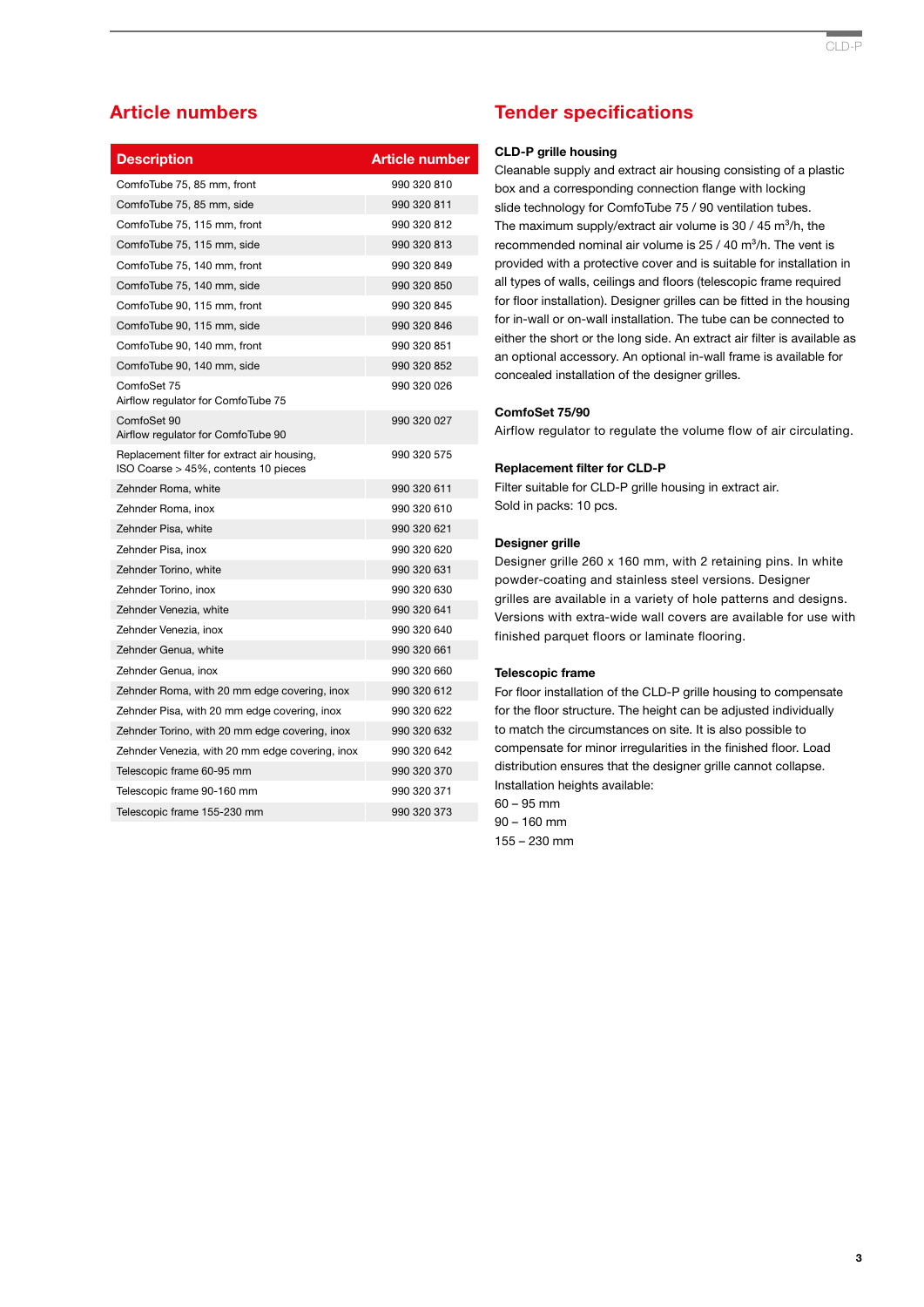# .<br>. Dimensional drawings

# CLD-P front



 $\circ$ 

D



| Art. no.    | <b>Type</b> | D  | н   | A min. | A max. | B min.         | B max. | C  |
|-------------|-------------|----|-----|--------|--------|----------------|--------|----|
| 990 320 810 | front       | 75 | 85  | 85     | 143    | 2              | 64     | 19 |
| 990 320 811 | side        | 75 | 85  | 85     | 143    | 2              | 65     | 19 |
| 990 320 812 | front       | 75 | 115 | 115    | 146    | $\overline{2}$ | 47     | 32 |
| 990 320 813 | side        | 75 | 115 | 115    | 146    | 2              | 47     | 32 |
| 990 320 845 | front       | 90 | 115 | 115    | 146    | $\overline{c}$ | 47     | 24 |
| 990 320 846 | side        | 90 | 115 | 115    | 146    | $\overline{c}$ | 47     | 24 |
| 990 320 849 | front       | 75 | 140 | 140    | 165    | $\overline{2}$ | 67     | 57 |
| 990 320 850 | side        | 75 | 140 | 140    | 165    | $\overline{c}$ | 67     | 57 |
| 990 320 851 | front       | 90 | 140 | 140    | 165    | $\overline{2}$ | 67     | 49 |
| 990 320 852 | side        | 90 | 140 | 140    | 165    | 2              | 67     | 49 |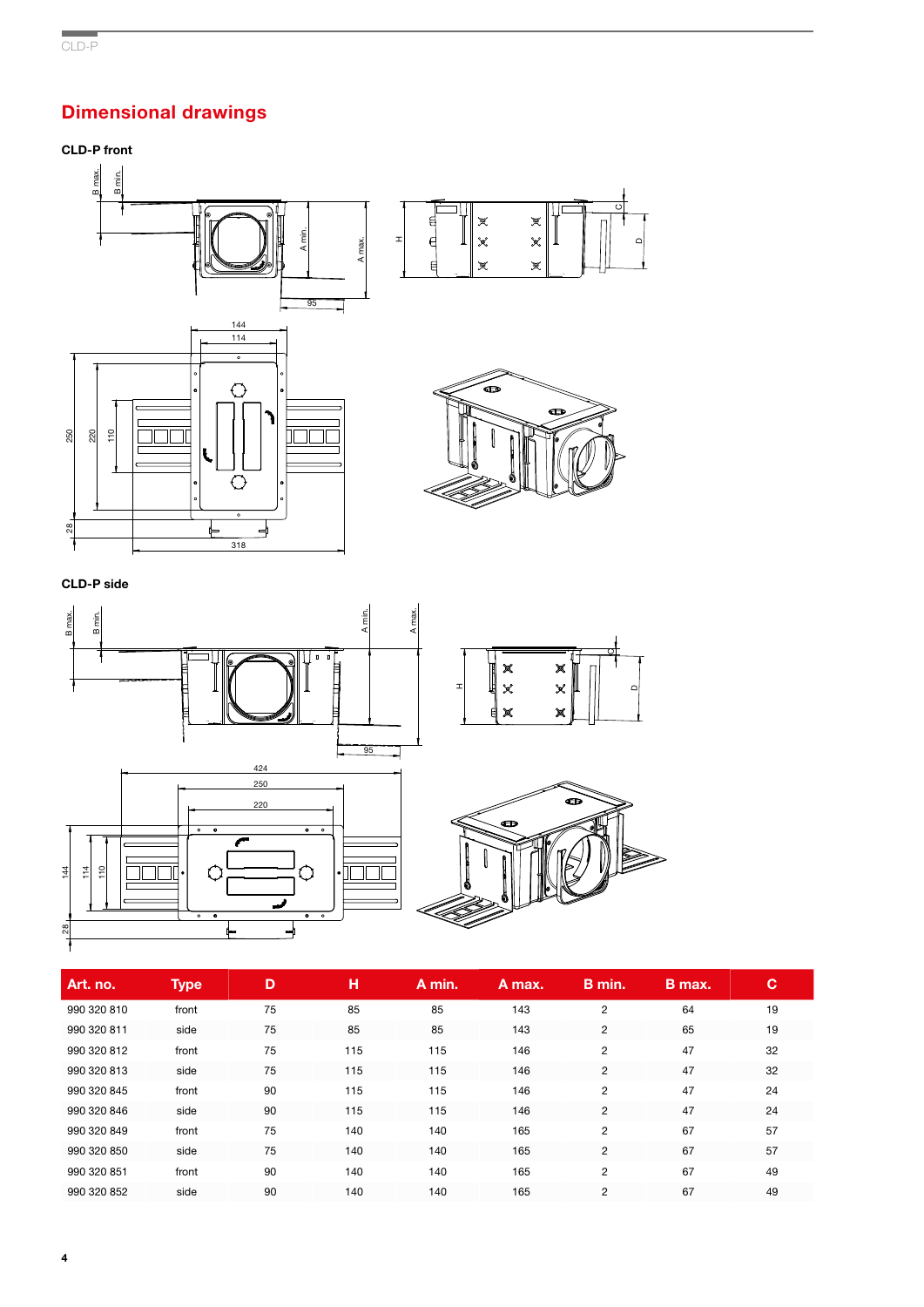# Pressure loss graph

Shaped elements